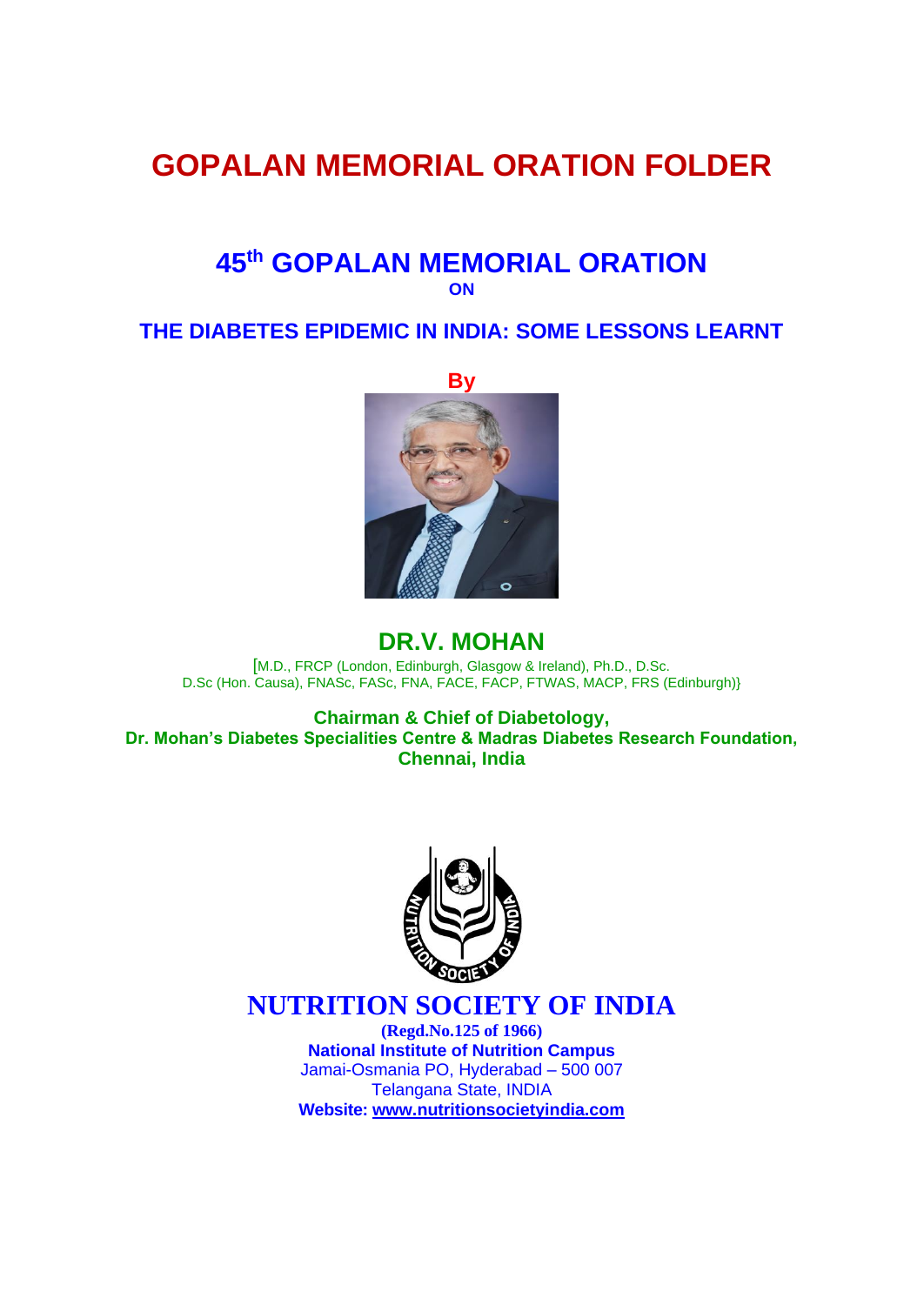#### **THE AWARD**

The Gopalan Oration Award was instituted in the year 1974 by the Nutrition Society of India in honour of its Founder-President, Dr. C. Gopalan, who has been the guiding force behind the Society since its inception. In his capacity as the Founder-President and as a permanent Executive Committee Member, Dr. Gopalan has nurtured the Society and has built it up to its present stature. The Society, as it is today, bears testimony to his genius as an architect and father of nutrition sciences in India.

Dr. Gopalan was the founder President of Nutrition Foundation of India. He was a scientist of international eminence and has spearheaded the cause of nutrition science for over four decades. His contribution towards the betterment of nutrition of population has benefited not only India but other developing countries as well. It has helped to strengthen and inspire movements for the eradication of under-nutrition among the underprivileged in many Third World countries.

Dr. Gopalan had a brilliant academic career at the Madras Medical College and obtained a Doctoral degree in Medicine. During his illustrious career, Dr. Gopalan has held several prestigious positions with distinction that has brought fame not only to him but to his country as well. He was the first Asian to be elected the President of the International Union of Nutrition Sciences and the first Chairman of the Regional Advisory Committee on Medical Research for South-East Asia of WHO. He was on several World Health Organisation Expert Panels for many years and was the Chairman of the Technical Session of the World Health Assembly. He was elected Fellow of the Royal Society of London. He was also the first Nuffield Foundation Fellow from India in Medical Research Council of United Kingdom and a Rockefeller Foundation Fellow.

The National Institute of Nutrition (NIN), Hyderabad, India, was nurtured by Dr. Gopalan with rare dedication as its Director from 1960 to 1974. Dr. Gopalan was also responsible for forging a fraternity of Asian nutrition scientists and initiating the first Asian Congress of Nutrition and promoting the subsequent ones, which led to the formation of the Federation of Asian Nutrition Societies. He is an able administrator and a visionary. During his tenure, as the Director of NIN and later as the Director-General of ICMR, the country as a whole focussed its attention on nutritional and medical problems of public health importance. Under his leadership a wealth of information was generated to tackle problems such as Protein Energy Malnutrition, Vitamin A deficiency, Phrynoderma, Lathyrism, Fluorosis and Pellagra. The foundation of the National Nutrition Monitoring Bureau was laid by him. Dr. Gopalan has also created the Nutrition Foundation of India, which has a wide interdisciplinary research network in the country and has brought out valuable reports which are of great value to nutrition scientists, administrators and policy makers. Some of the renowned national and international honours bestowed on him for his outstanding contributions include Dr. B.C. Roy National Award (1974), Dhanvanthri Award (1978), WHO Health for All Medal (1988), Sir C.V. Raman Gold Medal of the Indian National Science Academy (1988), International Union of Nutrition Sciences Award (1989), R.D. Birla Award (1990) and Fellow of the International Union of Nutrition Sciences (1993) and ICMR – NIN centenary award (2018). He was also conferred the prestigious civilian awards Padma Shri in 1970 & Padma Bhushan in 2003 by the Government of India.

Living Legend Awards from International Union of Nutritional Sciences -IUMS (2003) and Federation of Asian Nutiriton Societies – FANS (2019).

Dr. Gopalan passed away after a 100 fruitful years of life on 3<sup>rd</sup> October, 2019.

The Gopalan Oration Award is given every year to an expert who has made significant contributions in the field of nutrition and allied sciences.

The Nutrition Society of India is proud to announce that the 45<sup>th</sup> Gopalan Oration will be delivered **Dr.V.Mohan,** Chairman & Chief of Diabetology, Dr.Mohan's Diabetes Specialities Centre & Madras Diabetes Research Foundation, Chennai, India on "THE DIABETES EPIDEMIC IN INDIA: SOME LESSONS LEARNT".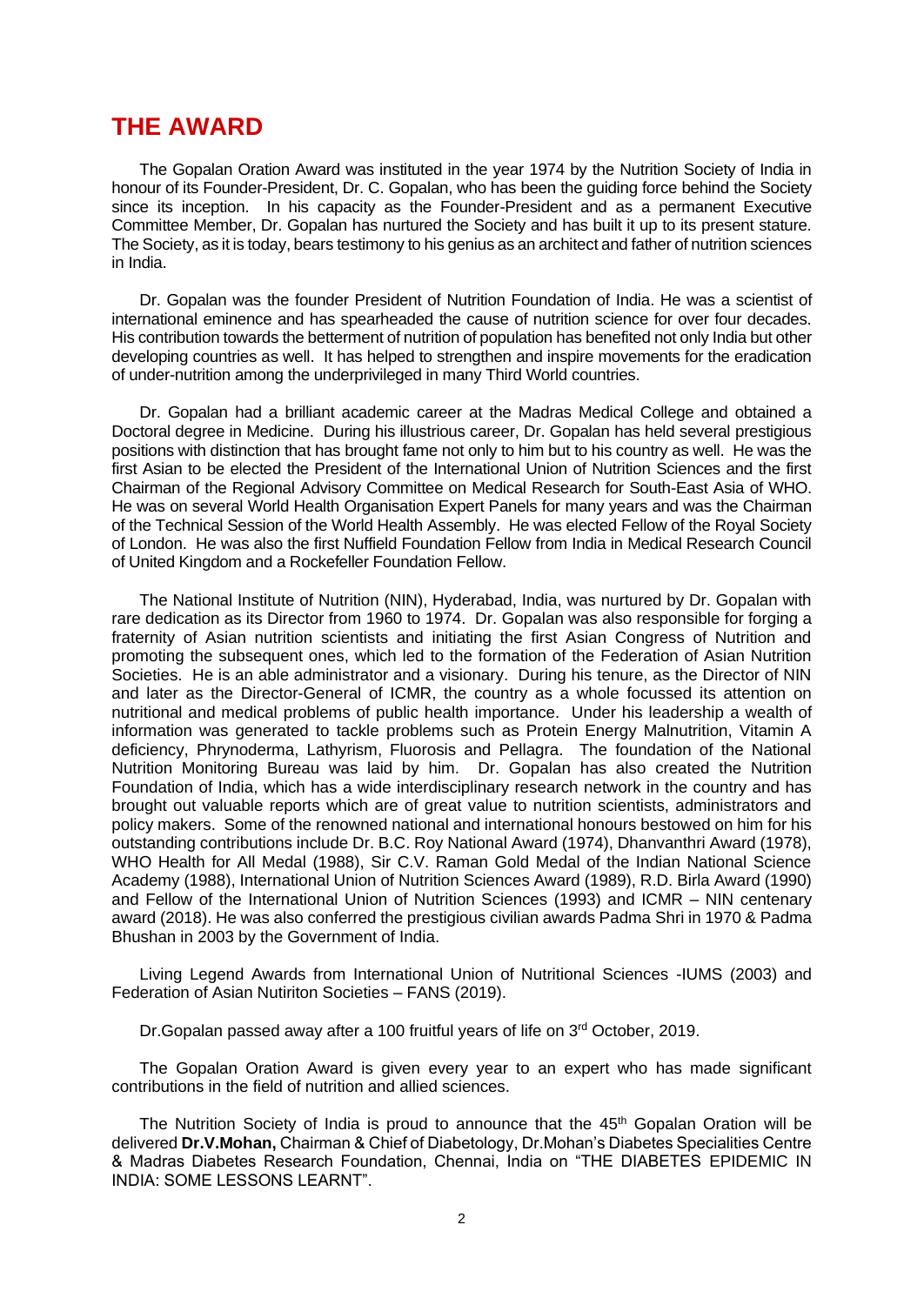### **THE RECIPIENT**

**Dr. V. Mohan** is the Chairman and Chief of Diabetology at Dr. Mohan's Diabetes Specialities Centre at Chennai in South India which is an IDF Centre of Excellence in Diabetes Care. Dr. Mohan oversees a chain of 50 diabetes centres across 8 states of India and has over 540,000 registered diabetes patients in his centres. He is also President and Director of the Madras Diabetes Research Foundation which is Asia's largest stand-alone diabetes research centre. His Main research interests are Epidemiology of diabetes and its complications, Genomics of diabetes including Monogenic Diabetes & type 1 diabetes, Fibro-calculous Pancreatic Diabetes and Precision Diabetes.

Deeply interested in research from his undergraduate medical student days, Dr. Mohan has published 1465 papers in peer reviewed journals. This includes 939 original articles, 347 review articles and invited editorials and 179 chapters to text-books on Diabetes. His research has attracted over 152,000 citations and has a 'h index' of 138. Dr. Mohan was ranked among Top 2% of Scientists in the World and highest ranked Scientist in Tamilnadu by Stanford University and among top 0.1% of researchers in type 2 Diabetes by Expertscape (Pubmed).

Dr. Mohan has trained a large number of physicians & diabetologists in addition to Nurses, Educators and received over 200 awards including the prestigious Dr. B.C. Roy National Award by the Medical Council of India and the Dr. B. R. Ambedkar Centenary Award, the highest award for Biomedical research given by the ICMR. He was conferred the Dr. Harold Rifkin Distinguished International Service in the Cause of Diabetes Award by the American Diabetes Association and he is the first Indian to receive this award. Recently he has been conferred FRS from the Royal Society of Edinburgh.

For his extensive contribution in the field of diabetes, in 2012 Dr. Mohan was awarded Padma Shri by the Govt. of India.

Dr.Mohan's autobiography 'Making Excellence a Habit: The Secret to Building a World-Class Healthcare System in India', was published by Penguin India is a best seller.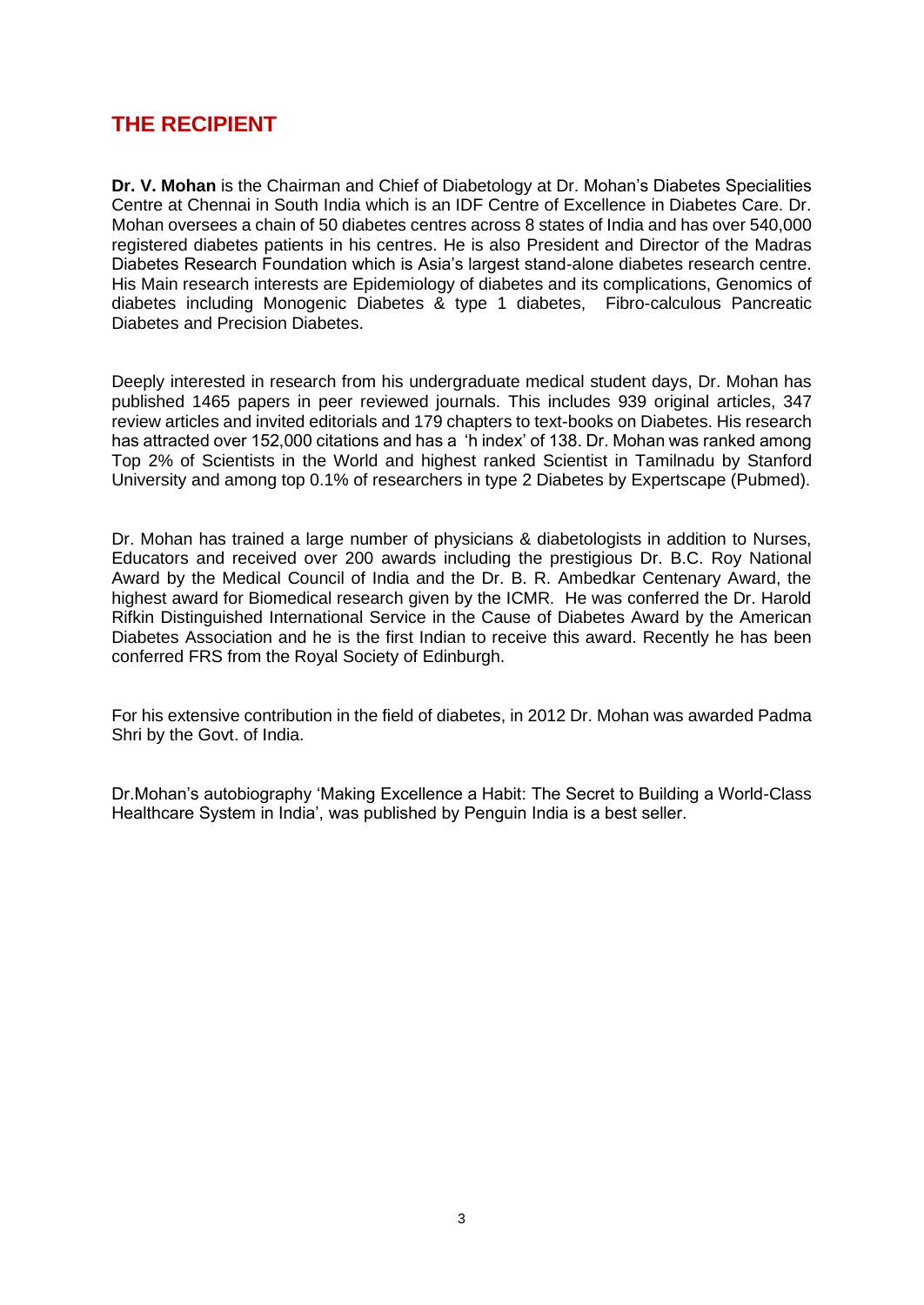#### **THE ABSTRACT**

Diabetes is now spreading rapidly to low and middle income countries like India (1). According to the International Diabetes Federation (IDF), Diabetes Atlas, Tenth Edition (2021), India had 74.1 million people with diabetes in the year 2021 and this is expected to increase to 124.8 million by the year 2045 (2). The **I**ndian **C**ouncil of **M**edical **R**esearch, **In**dia **Diab**etes (ICMR–INDIAB) study, the largest epidemiological study on the prevalence of diabetes, published in *Lancet Diabetes & Endocrinology* showed wide variation in prevalence of diabetes within India (3). The prevalence of diabetes in urban India is twice that of rural India. In most states, the rate of pre-diabetes exceeded the rate of diabetes, a forewarning that the epidemic is far from over. Thus, effective preventive programmes need to be urgently implemented to tackle the diabetes epidemic in our country.

#### **Why the epidemic of diabetes in India ?**

Although genetic factors undoubtedly play a major role in the predisposition of diabetes in Indians, environmental factors contributes to over 50% of the risk and indeed the epidemic is driven by environmental factors as our genes did not change in 40 years.

The Chennai Rural Urban Epidemiological Study (CURES) revealed that refined grain intake was positively associated with the risk of T2D (OR 5.31 (95 % CI 2.98, 9.45); p < 0.001), specifically dietary carbohydrates (predominantly contributed by polished white rice) showed an increased risk for T2D as did the glycemic index and glycemic load of foods. However, dairy products were found to be protective against type 2 diabetes (4). Consumption of fruits and vegetables conferred 48% protection against CVD risk factors including T2D (5) However, the impact of the quality and quantity of dietary fats cannot be overlooked. In CURES, we reported that the MUFA was negatively associated with the risk of T2D (6). Appropriate use of cooking oils, cooking methods and encouraging the inclusion of nuts and oilseeds, thus emerged as effective dietary strategies to reduce risk of T2D. We also showed that consumption of 30g cashew nuts decreased systolic blood pressure and increased HDL cholesterol concentrations in T2D without undesirable effects on body weight, glycemia, or other lipid variables (7). We next developed *a Food-Based Indian Diet Quality Score (IDQS)* where the food groups were scored and showed that diets with the highest IDQS, had the lowest risk of T2D.

Cross sectional studies have their own limitations as it is difficult to establish a cause / effect relationship. We assessed the association of white rice intake with *incident* diabetes in the Prospective Urban Rural Epidemiology (PURE) study. This study was carried out on 132,373 individuals for 21 countries in 5 continents. The study showed that in S. Asia where white rice intake was high, there was a strong association with *incident* type 2 diabetes (8).

4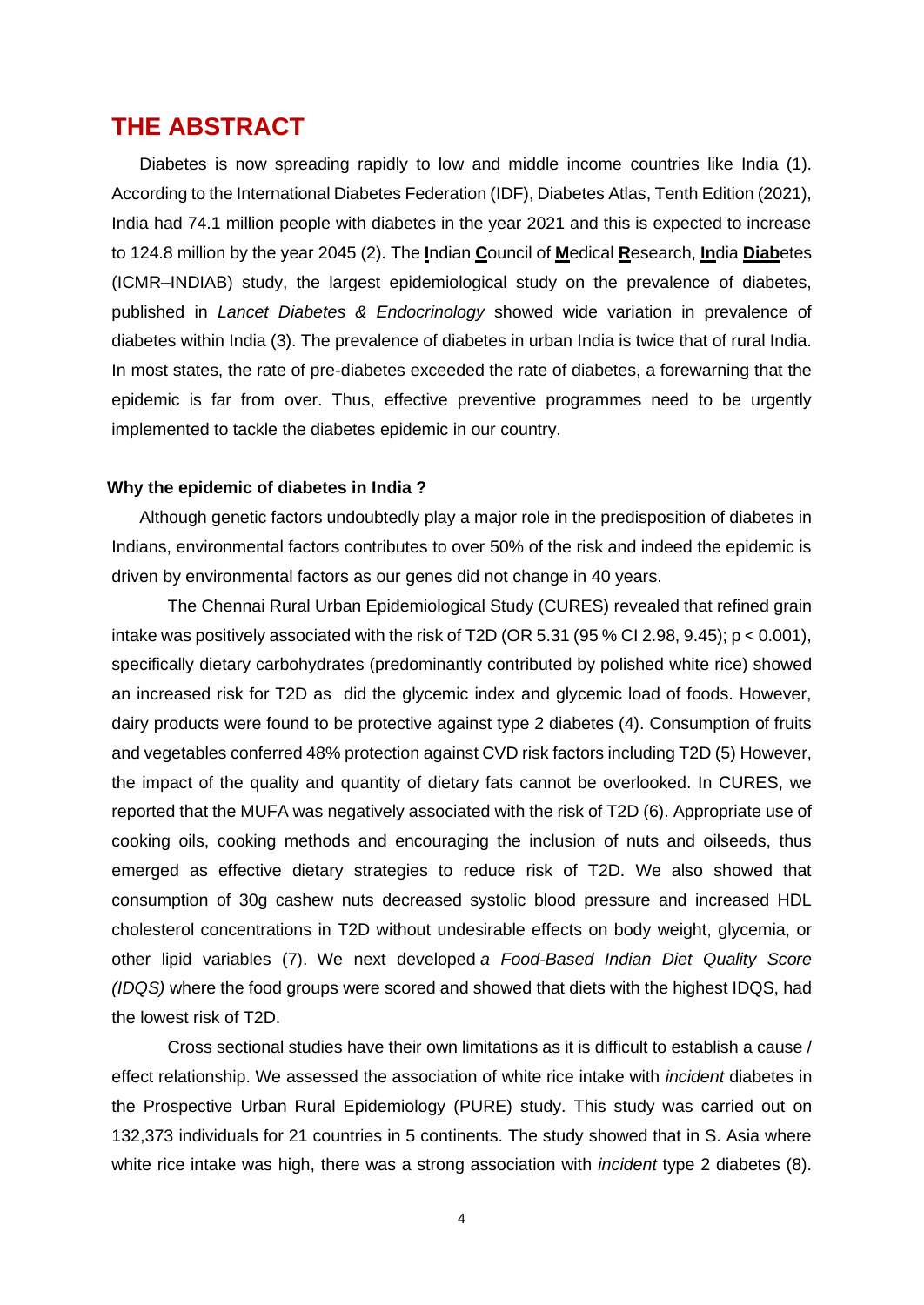Thus, the link between excess white rice intake with T2DM has been established. We also showed for the first time, in the PURE study that high glycemic index was also linked to excess mortality (9).

We next studied whether replacing white rice with brown rice could improve 24 hour blood glucose and insulin levels (10). However, our studies (11,12) revealed that due to the colour and texture of the cooked brown rice, it had low acceptability in society, although admittedly it had a much lower glycemic index than conventional white rice (13).

Since the prevalence of prediabetes is very high, there is a 'golden window of opportunity' to prevent T2D. The big question is how do we take diabetes prevention to the masses. It is worth showing the Asiad Colony success story. We had carried out the Chennai Urban Population study (CUPS), in two urban residential colonies one representing the middle income group (Asiad colony in Tirumangalam) and the other representing the low income group (Bharathi Nagar in T.Nagar) in Chennai city, in southern India. The study, conducted from 1996 to 1998 showed a significantly higher prevalence of diabetes in the middle-income group (12.4%) compared to the lower income group (6.5%) (14). The results of the study were discussed with the residents of both colonies. After these awareness campaigns, the middleincome residents realized the value of physical activity and built a beautiful park adjacent to their colony, by raising funds through their own resources thus increasing their physical activity A follow up study was done after 10 years which showed that in the middle-income group, the prevalence of diabetes increased from 12.4 to 15.4% (24% increase), while in the lower income group, it increased from 6.5 to 15.3% (135% increase) (15). This study is the first of its kind in India to introduce a "real-world" lifestyle intervention in prevention of diabetes through community empowerment.

Recently, we carried out a unique ten-year longitudinal follow-up of the Chennai Urban Rural Epidemiology Study (CURES). Our results show that more than 80% of cases of diabetes can be prevented in this Asian Indian population just by modifying five risk factors (16). Modifying diet and physical activity alone, could reduce over half (52%) of new onset diabetes (17).

Based on these findings, we conducted a large randomized control trial on prevention called the 'Diabetes Community Lifestyle Improvement Program (DCLIP)' in people with prediabetes. We found that there was the reduction of incidence of diabetes by 32% in those with impaired glucose tolerance by lifestyle modification (18).

The next huge challenge is how to provide specialized diabetes care to rural India as 72% of Indians live in rural areas whereas 80% of doctors practice in urban areas. Most people in rural areas are extremely poor and cannot afford any treatment. Hence, we developed the "Chunampet Rural Diabetes Prevention Project (CRDPP)" with a mobile van and with the use of telemedicine. 27,014 individuals (86.5% of the adult population) were screened in 42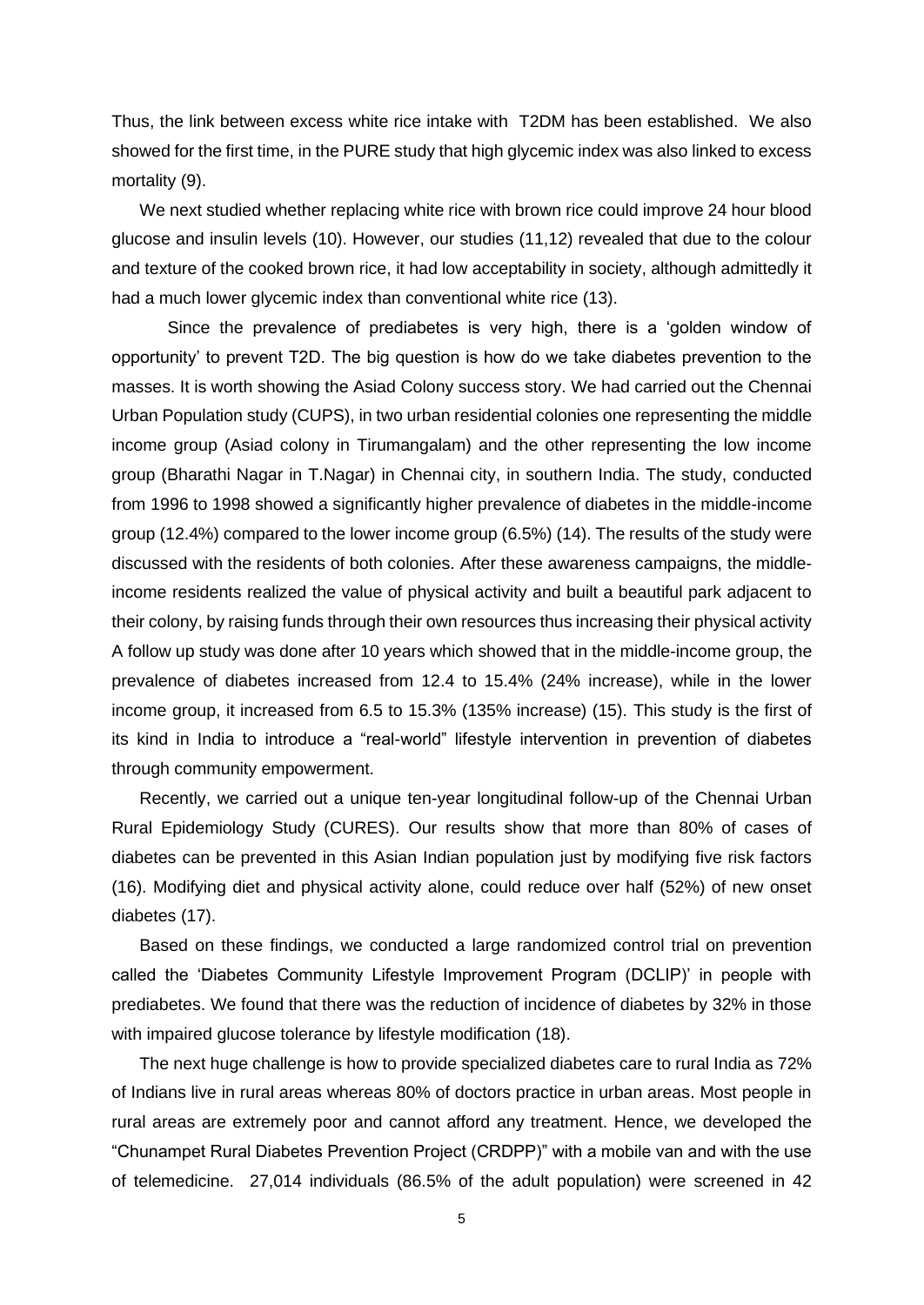villages of Kancheepuram District in Tamil Nadu in south India. As a result of the follow up treatment given, the mean glycated haemoglobin levels among the diabetic subjects in the community decreased from  $9.3 \pm 2.6\%$  to  $8.5 \pm 2.4\%$  within a year (19). We also found that less than 5% of patients needed referral for further management to the tertiary diabetes hospital in Chennai. Thus, the CRDPP can be used as a model for diabetes prevention and health care delivery in undeserved rural areas of developing countries like India (20). In summary, it is clear that to tackle the menace of the diabetes epidemic, multiple stakeholders have to work together and we have to find local solutions. The time to act is **NOW!**

#### **REFERENCES**

- 1. Unnikrishnan R, Anjana RM, Mohan V. Diabetes mellitus and its complications in India. **Nature Reviews Endocrinology.** 2016;12:357-70.
- 2. International Diabetes Federation. IDF Diabetes Atlas 2021. IDF Atlas  $10<sup>th</sup>$  edition. *Available at: [https://diabetesatlas.org/atlas/tenth-edition/.](https://diabetesatlas.org/atlas/tenth-edition/) Accessed on 27th November 2021.*
- 3. Anjana RM, Deepa M, Pradeepa R, Mahanta J, Narain K, Das HK, Adhikari P, Rao PV, Saboo B, Kumar A, Bhansali A, John M, Luaia R, Reang T, Ningombam S, Jampa L, Budnah RO, Elangovan N, Subashini R, Venkatesan U, Unnikrishnan R, Das AK, Madhu SV, Ali MK, Pandey A, Dhaliwal RS, Kaur T, Swaminathan S, Mohan V, for the ICMR–INDIAB Collaborative Study Group. Prevalence of diabetes and prediabetes in 15 states of India: results from the ICMR–INDIAB populationbased cross-sectional study. **Lancet Diabetes Endocrinology.** 2017;5:585 – 596.
- 4. Mohan V, Radhika G, Sathya RM, Tamil SR, Ganesan A, Sudha V. [Dietary](http://www.ncbi.nlm.nih.gov/pubmed/19586573?ordinalpos=1&itool=EntrezSystem2.PEntrez.Pubmed.Pubmed_ResultsPanel.Pubmed_DefaultReportPanel.Pubmed_RVDocSum)  [carbohydrates, glycaemic load, food groups and newly detected type 2 diabetes among](http://www.ncbi.nlm.nih.gov/pubmed/19586573?ordinalpos=1&itool=EntrezSystem2.PEntrez.Pubmed.Pubmed_ResultsPanel.Pubmed_DefaultReportPanel.Pubmed_RVDocSum)  [urban Asian Indian population in Chennai, India \(Chennai Urban Rural Epidemiology](http://www.ncbi.nlm.nih.gov/pubmed/19586573?ordinalpos=1&itool=EntrezSystem2.PEntrez.Pubmed.Pubmed_ResultsPanel.Pubmed_DefaultReportPanel.Pubmed_RVDocSum)  [Study 59\).](http://www.ncbi.nlm.nih.gov/pubmed/19586573?ordinalpos=1&itool=EntrezSystem2.PEntrez.Pubmed.Pubmed_ResultsPanel.Pubmed_DefaultReportPanel.Pubmed_RVDocSum) **British Journal of Nutrition.** 2009; 102: 1498-1506.
- 5. Radhika G, Sudha V, Sathya RM, Ganesan A, Mohan V. Association of fruit and vegetable intake with cardiovascular risk factors in urban south Indians. **British Journal of Nutrition.** 2008;99:398-405.
- 6. Lakshmipriya N, Sudha V, Gayathri R, Shanmugam S, Srinivasan R, Krishnaswamy K, Jeevan RG, Unnikrishnan R, Anjana RM, Mohan V. Dietary fatty-acid profile of south Indian adults and its association with type 2 diabetes––CURES 151. **Journal of Diabetology**. 2020;11:13 -24.
- 7. Mohan V, Gayathri R, Jaacks LM, Lakshmipriya N, Anjana RM, Spiegelman D, Jeevan RG, Balasubramaniam KK, Shobana S, Jayanthan M, Gopinath V, Divya S, Kavitha V, Vijayalakshmi P, Bai R MR, Unnikrishnan R, Sudha V, Krishnaswamy K, Salas-Salvadó J, Willett WC. Cashew Nut Consumption Increases HDL Cholesterol And Reduces Systolic Blood Pressure in Asian Indians with Type 2 Diabetes: A 12- **Journal of Nutrition.** 2018;148:63–69
- 8. Bhavadharini B, Mohan V, Dehghan M, Rangarajan S, Swaminathan S, Rosengren A, Wielgosz A, Avezum A, Lopez-Jaramillo P, Lanas F, Dans AL, Yeates K, Poirier P, Chifamba J, Alhabib KF, Mohammadifard N, Zatońska K, Khatib R, Vural Keskinler M, Wei L, Wang C, Liu X, Iqbal R, Yusuf R, Wentzel-Viljoen E, Yusufali A, Diaz R, Keat NK, Lakshmi PVM, Ismail N, Gupta R, Palileo-Villanueva LM, Sheridan P, Mente A, Yusuf S. White Rice Intake and Incident Diabetes: A Study of 132,373 Participants in 21 Countries. **Diabetes Care.** 2020;43:2643-2650.
- 9. Jenkins DJA, Dehghan M, Mente A, Bangdiwala SI, Rangarajan S, Srichaikul K, Mohan V, Avezum A, Díaz R, Rosengren A, Lanas F, Lopez-Jaramillo P, Li W, Oguz A, Khatib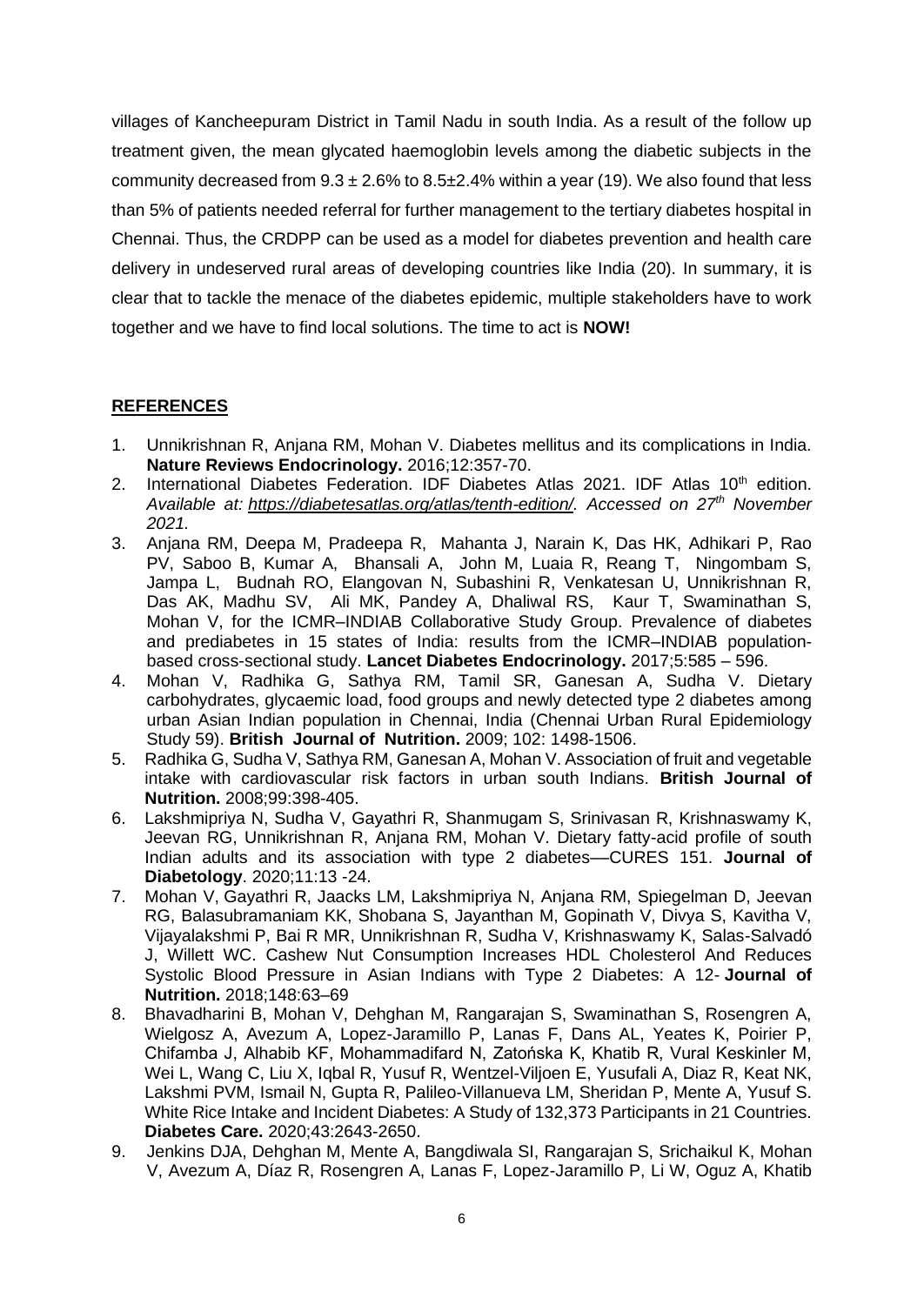R, Poirier P, Mohammadifard N, Pepe A, Alhabib KF, Chifamba J, Yusufali AH, Iqbal R, Yeates K, Yusoff K, Ismail N, Teo K, Swaminathan S, Liu X, Zatońska K, Yusuf R, Yusuf S; PURE Study Investigators. Glycemic Index, Glycemic Load, and Cardiovascular Disease and Mortality. **The New England Journal Of Medicine**. 2021;384:1312-1322.

- 10. Mohan V, Spiegelman D, Sudha V, Gayathri R, Hong B, Praseena K, Anjana RM, Wedick NM, Arumugam K, Malik V, Ramachandran S, Bai MR, Henry JK, Hu FB, Willett W, Krishnaswamy K. Effect of Brown Rice, White Rice, and Brown Rice with Legumes on Blood Glucose and Insulin Responses in Overweight Asian Indians: A Randomized Controlled Trial. **Diabetes Technology and Therapeutics**. 2014;16:317-325.
- 11. Kumar S, Mohanraj R, Sudha V, Wedick NM, Malik V, Hu FB, Spiegelman D, Mohan V. Perceptions about varieties of brown rice: a qualitative study from Southern India. **Journal of the American Dietetic Association**. 2011; 111:1517-22.
- 12. Sudha V, Spiegelman D, Hong B, Malik V, Jones C, Wedick NM, Hu FB, Willett W, Bai MR, Ponnalagu MM, Arumugam K. Consumer Acceptance and Preference Study (CAPS) on brown and undermilled Indian rice varieties in Chennai, India. **Journal of the American College of Nutrition**. 2013; 32:50-7.
- 13. Mohan V, Anjana RM, Gayathri R, Ramya Bai M, Lakshmipriya N, Ruchi V, Balasubramaniyam KK, Jakir MM, Shobana S, Unnikrishnan R, Krishnaswamy K. Glycemic index of a novel high-fiber white rice variety developed in India—A randomized control trial study. **Diabetes Technology & Therapeutics**. 2016; 18:164-70.
- 14. Mohan V, Shanthi Rani S, Deepa R, Premalatha G, Sastry NG, Saroja R. Intra urban differences in the prevalence of the metabolic syndrome in southern India – the Chennai Urban Population Study (CUPS-.4). **Diabetic Medicine.** 2001;18:280-287.
- 15. Deepa M, Anjana RM. Manjula D, Narayan KMV, Mohan V. Convergence of prevalence rates of diabetes and cardiometabolic risk factors in middle and low income groups in urban India: 10-year follow up of the Chennai Urban Population Study. **Journal of Diabetes Science and Technology.** 2011;5:918-927.
- 16. Anjana RM, Sudha V, Nair DH, Lakshmipriya N, Deepa M, Pradeepa R, Shanthirani CS, Subhashini S, Malik V, Unnikrishnan R, Binu VS, Patel SA, Hu FB, Mohan V. Diabetes in Asian Indians-How much is preventable? Ten-year follow-up of the Chennai Urban Rural Epidemiology Study (CURES-142). **Diabetes Research and Clinical Practice.** 2015;109:253-61.
- 17. Anjana RM, Sudha V, Nair DH, Lakshmipriya N, Deepa M, Pradeepa R, Shanthirani CS, Subhashini S, Malik V, Unnikrishnan R, Binu VS. Diabetes in Asian Indians—how much is preventable? Ten-year follow-up of the Chennai Urban Rural Epidemiology Study (CURES-142). **Diabetes Research And Clinical Practice**. 2015;109:253-61.
- 18. Weber MB, Ranjani H, Staimez LR, Anjana RM, Ali MK, Narayan KMV, Mohan V. The Step-wise Approach to Diabetes Prevention: Results from the D-CLIP Randomized Controlled Trial. **Diabetes Care.** 2016; 39:1760 – 1767
- 19. Mohan V, Deepa M, Pradeepa R, Prathiba V, Datta M, Ravikumar S, Rakesh H, Sucharita Y, Webster P, Allender S, Kapur A, Anjana RM. Prevention of Diabetes in Rural India with a Telemedicine Intervention**. Journal of Diabetes Science and Technology**. 2012; 6: 1355 – 1364.
- 20. Patel V, Chatterji S, Chisholm D, Ebrahim S, Gopalakrishna G, Mathers C, Mohan V, Prabhakaran D, Ravindran RD, Reddy KS. India: Towards Universal Health Coverage 3 - Chronic diseases and injuries in India. **Lancet.** 2011; 377:413-428.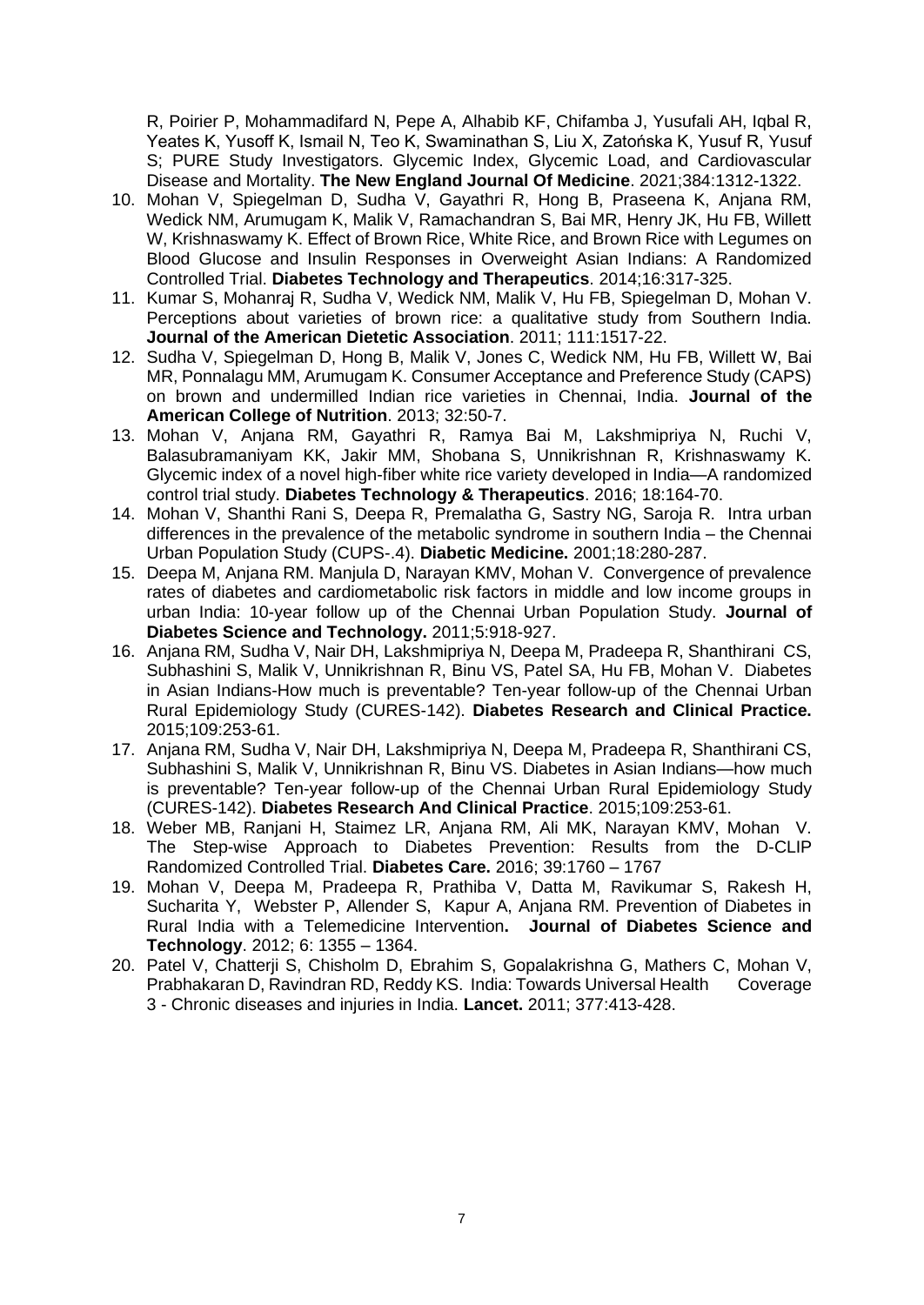## **RECIPIENTS OF GOPALAN ORATION AWARD**

- 1977 *Dr. D. B. Jelliffe* World Trends in Infants Feeding. 1978 *Dr. J. Cravioto* Intersensory Integration as a Function of Nutrition and Stimulation.
- 1979 *Dr. M. Behar* National Nutrition Policy & Trace Elements and Metabolism.
- 1980 *Dr. M. S. Swaminathan* Green Power and Freedom from Hunger.
- 1981 *Dr. V. M. Dandekar* Measurement of Undernutrition.
- 1982 *Dr. S. Varadarajan* Technology for Better Nutrition.
- 1983 *Dr. H. K. Jain* Evolutionary March of Indian Agriculture.
- 1984 *Dr. S. G. Srikantia*  Nutrition Adaptation in Man.
- 1985 *Dr. K. T. Achaya* Invisible Fats Revised.
- 1986 *Dr. V. Kurien*  Oils and Fats Beyond Nutrition.
- 1987 *Dr. R. K. Chandra* Nutrition Immunity and Clinical Outcome.
- 1988 *Dr. Anand S. Prasad*  Human Zinc Deficiency.
- 1989 *Dr. J.V.G.A. Durnin*  Is Satisfactory Energy Balance Possible on Low Energy Intake ?
- 1990 *Dr. J. C. Waterlow*  A New Look at Protein-Energy Malnutrition - Controversies and Challenges.
- 1991 *Dr. Vernon R. Young*  Amino Acids Kinetics in Humans
- 1992 *Dr. M. C. Latham*  Alleviating malnutrition in the developing countries of the World.
- 1993 *Dr. Nevin S. Scrimshaw*  Complementarities among foods and nutrients.
- 1994 *Dr. W.P.T. James*  Assessing Energy Need : Recent Advances.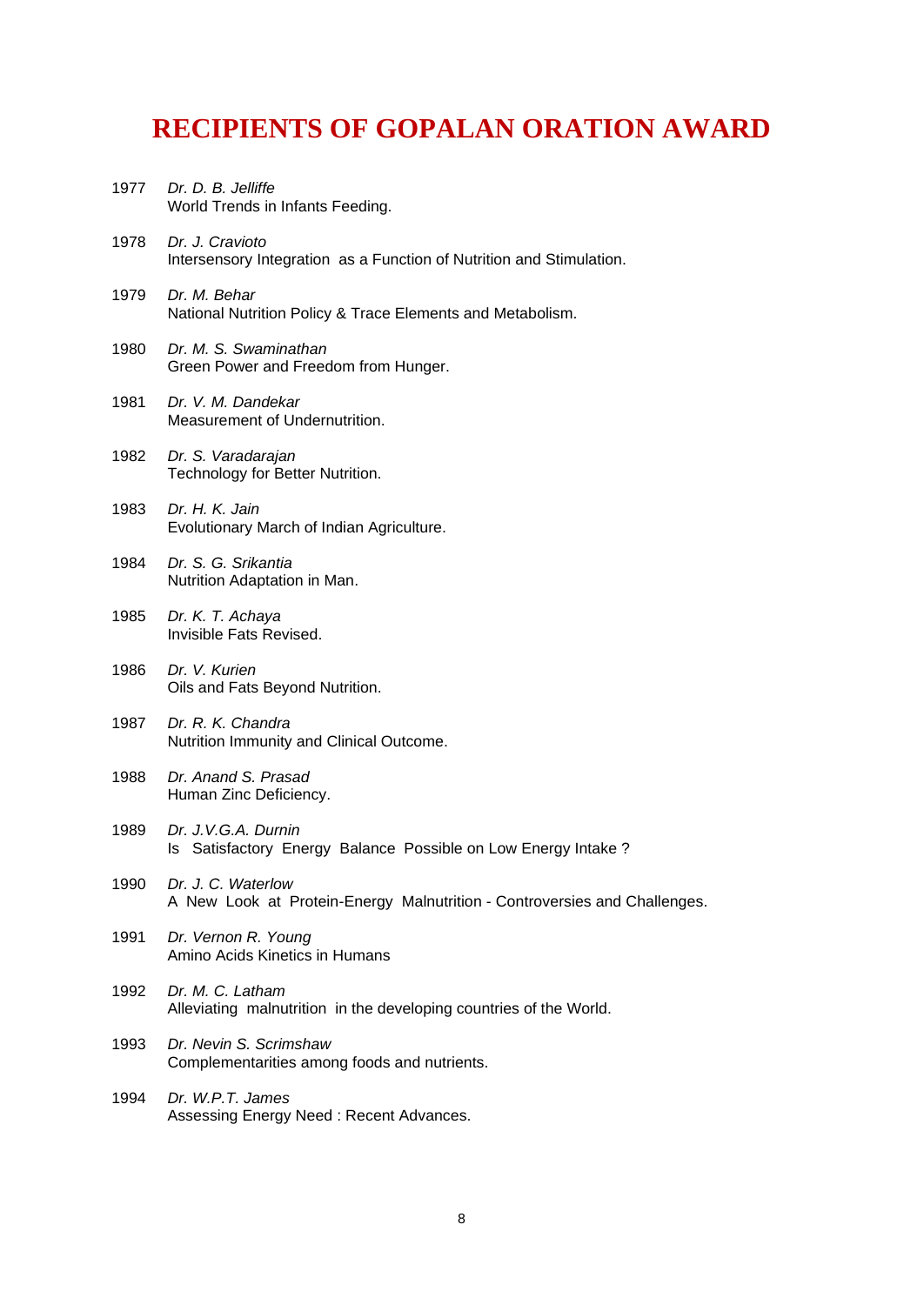| 1995 | Dr. Florentino S Solon<br>Food Fortification Programme Development in the Philippines.                                                                                                                      |
|------|-------------------------------------------------------------------------------------------------------------------------------------------------------------------------------------------------------------|
| 1996 | Dr. John D Potter<br>Plant Foods and Cancer Risk - Science and Tradition.                                                                                                                                   |
| 1997 | Dr. B. N. Tandon<br>Nutrition Intervention in 2000 AD                                                                                                                                                       |
| 1998 | Dr. Artemis P. Simopoulos<br>Genetic variation and nutrition.                                                                                                                                               |
| 1999 | Dr. R.S. Paroda<br>Household Food and Nutritional Security Through Advances in Agriculture.                                                                                                                 |
| 2000 | Dr. Gurudev S Khush<br>Strategies to Meet the Global Food and Nutrient Needs in the New Millennium.                                                                                                         |
| 2001 | Dr. B. S. Narasinga Rao<br>Newer Perspectives in Energy Nutrition and Malnutrition and their Relevance to India.                                                                                            |
| 2003 | Dr. Chen Chunming (At IX Asian Congress of Nutrition)<br>Nutrition and Economic Development.<br>Dr. Prakash S Shetty<br>Non-Communicable Diseases in Developing Societies : Causes, Costs and Consequences. |
| 2004 | Prof. Mark L Wahlqvist<br>The New Nutrition Science : Solutions for Development.                                                                                                                            |
| 2005 | Dr. Shanti Ghosh<br>For Better Health and Nutrition, Prioritize the Young Child.                                                                                                                            |
| 2006 | Dr. M.K. Bhan<br>Preparing to Face the Challenge.                                                                                                                                                           |
| 2007 | Dr. Ricardo Uauy<br>Leadership more than new knowledge is required to improve nutrition in India.                                                                                                           |
| 2008 | Dr. John M Pettifor<br>Vitamin D and Calcium Nutrition in Children in Developing Countries.                                                                                                                 |
| 2009 | Prof. K. Srinath Reddy<br>Public Health Nutrition in India: Moving from Science to Policy and Action.                                                                                                       |
| 2010 | Prof. David Barker<br>Nutrition in the Womb.                                                                                                                                                                |
| 2011 | Prof. Barry M Popkin<br>The Global Dynamics of Diet, Activity and Body Composition: Rapid Shifts in the stages of the<br><b>Nutrition Transition</b>                                                        |
| 2012 | Dr. Reynaldo Martorell<br>The First 1000 Days and Human Development: Implications for India                                                                                                                 |
| 2013 | Dr. Robert E Black<br>Foetal Growth Restriction: Nutritional Determinants, Consequences in Childhood and<br>Interventions                                                                                   |
| 2014 | Dr. Michael S Kramer<br>International Standards for Birth Weight - Does One Size Fit All?"                                                                                                                  |